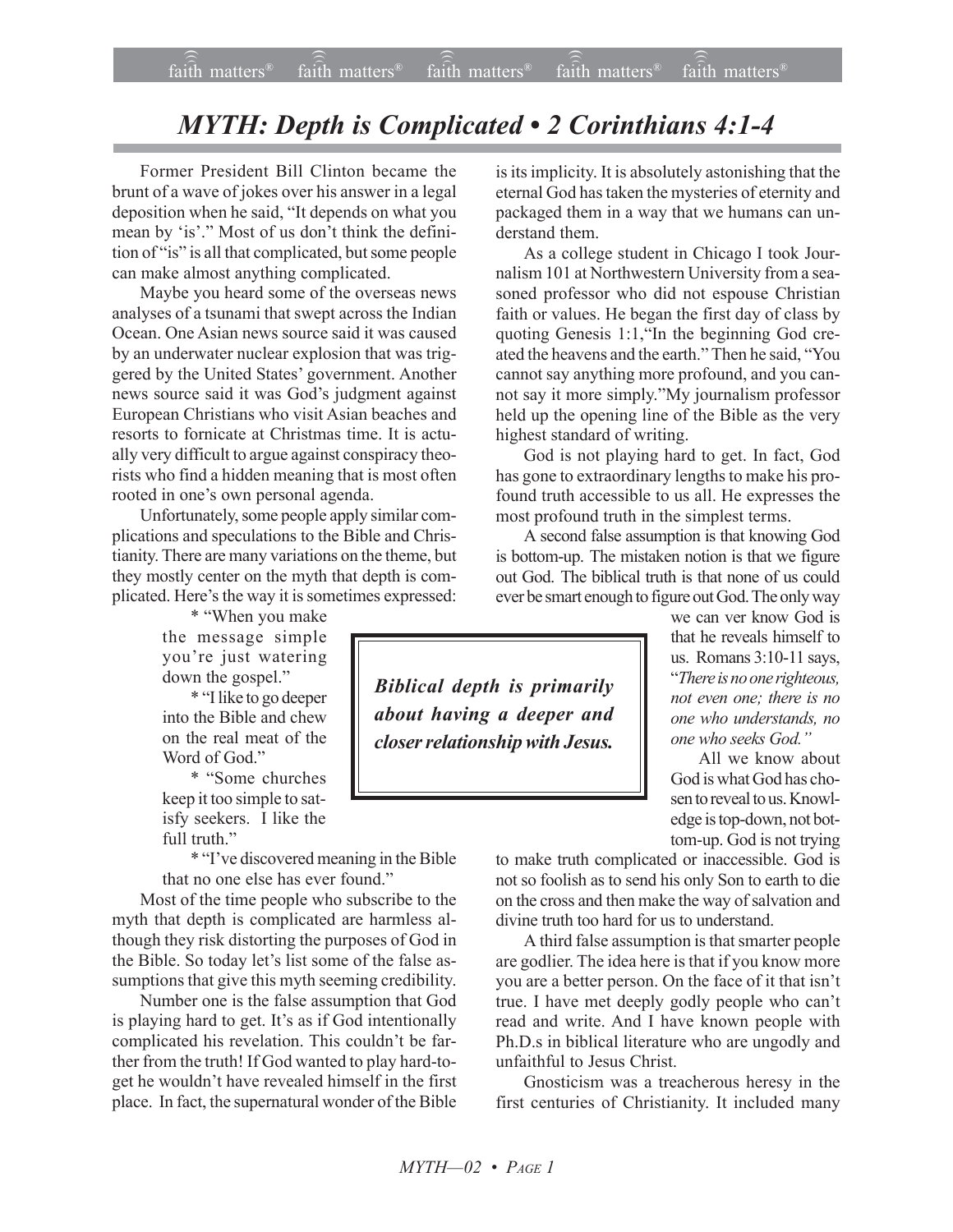## $\widehat{\widehat{\mathfrak{tair}}}$  matters  $^{\circ}$  faith matters faith matters  $^{\circ}$  faith matters faith matters  $^{\circ}$  $\widehat{\mathsf{fail}}$  matters<sup>®</sup> faith matters<sup>®</sup>  $\widehat{\text{fair}}$  matters<sup>®</sup>

complicated false teachings. The name is connected to the Greek word for knowledge and taught that there are levels of knowledge. Lower levels were more sinful and higher levels were godlier. It was like climbing a ladder or moving to higher levels on a video game or making the upper ranks of a secret society.

The New Testament book of 1 John teaches against the rising heresy of Gnosticism with the repeated use of the word "know"--- the point being that godliness doesn't come as much from knowledge as it does behavior. "Knowing" or "going deeper" isn't what makes someone godly. It is behaving like Jesus, or to quote from 1 John 2:3, "We know that we have come to know him if *we obey his commands.*<sup>*''*</sup> So, godliness is primarily about behaving in a way that is like Jesus and is consistent with the knowledge we have; it's not about knowing a lot more.

False assumption number four is that the Bible comes in codes. The idea is that the Bible is actually an enormous puzzle with secret messages available only to those who can decipher the text. The whole notion is contrary to the love of God and God's desire to communicate his message. Decoding the Bible is contrary to everything God is trying to do.

One decoder used a translation of the Old Testament to prove that William Shakespeare wrote one of the Psalms because the word "shake" and the word "spear" both appeared in the text. This kind of silly approach can prove anything by anything. It is imagination. It is fantasy. The whole notion of the Bible being in code is contrary to God's love and desire to communicate his message. It is contrary to everything God is trying to do. 2 Corinthians 4:2 says, "Rather, we have re*nounced secret and shameful ways; we do not use deception, nor do we distort the word of God. On the contrary, by setting forth the truth plainly we commend ourselves to every manís conscience in the sight of God.*"

But let's skip beyond the false assumptions to some biblical principles that are important for us as followers of Jesus to understand. The first purpose of the Bible is belief in Jesus. John wrote toward the end of his gospel John 20:31, "But these *are written that you may believe that Jesus is the Christ, the Son of God, and that by believing you may have life in his name.*"

The Bible is a wonderful book. It has a vast array of teaching on a multitude of topics. It gives marvelous advice about creation, marriage, family, managing finances and morality. But it is mostly about Jesus.

Biblical depth is primarily about having a deeper and closer relationship with Jesus. Depth is not complexity. Depth is not current politics. Depth is not scientific discovery. Depth is Jesus. The Bible is about believing in Jesus. Christianity is about believing in Jesus.

A second principle, which is related to the first, is that depth is about faith, not about difficulty. Some people just like to make things hard and complicated. You may have seen the bumper sticker that says ESCHEW OBFUSCATION. The first time I saw that bumper sticker I had no idea what it meant so I looked it up; it means "avoid confusion." So what we have here is someone who is says confusion ought to be avoided but does so in a confusing way.

Big words don't make for bigger truth. Never think that Christian depth is to know more about the Bible or to confront some specific sin (not that these are not valuable). Christian depth is to trust Jesus more. Christian depth is all about greater faith.

When I was a seminary student I taught preschoolers in Children's Church each Sunday morning. It was like multiple church services—teaching 4&5 year olds and then teaching 2&3 year olds. Each week I attempted to teach the children some of what I had studied that week in classes. At seminary we were dealing with the Hypostatic Union, Hebrew verb tenses and heresies like Docetism.

Sometimes I was also invited to preach the sermon in the Big Church. There I would use the terminology from my textbooks. There were people who liked the big words but many had absolutely no idea what I was talking about. I learned a great lesson—it's easy to be complicated and hard to be simple. The challenge is to present great truths in understandable terms.

Charleen and I have known each other all our lives. I don't ever remember a time when I didn't know her. We have been married most of our lives. There is not much more information for us to get about each other. Every few years I pick up some little thing I didn't know about something that happened in her third grade class, but beyond that there isn't a lot left to learn. But what I discover is that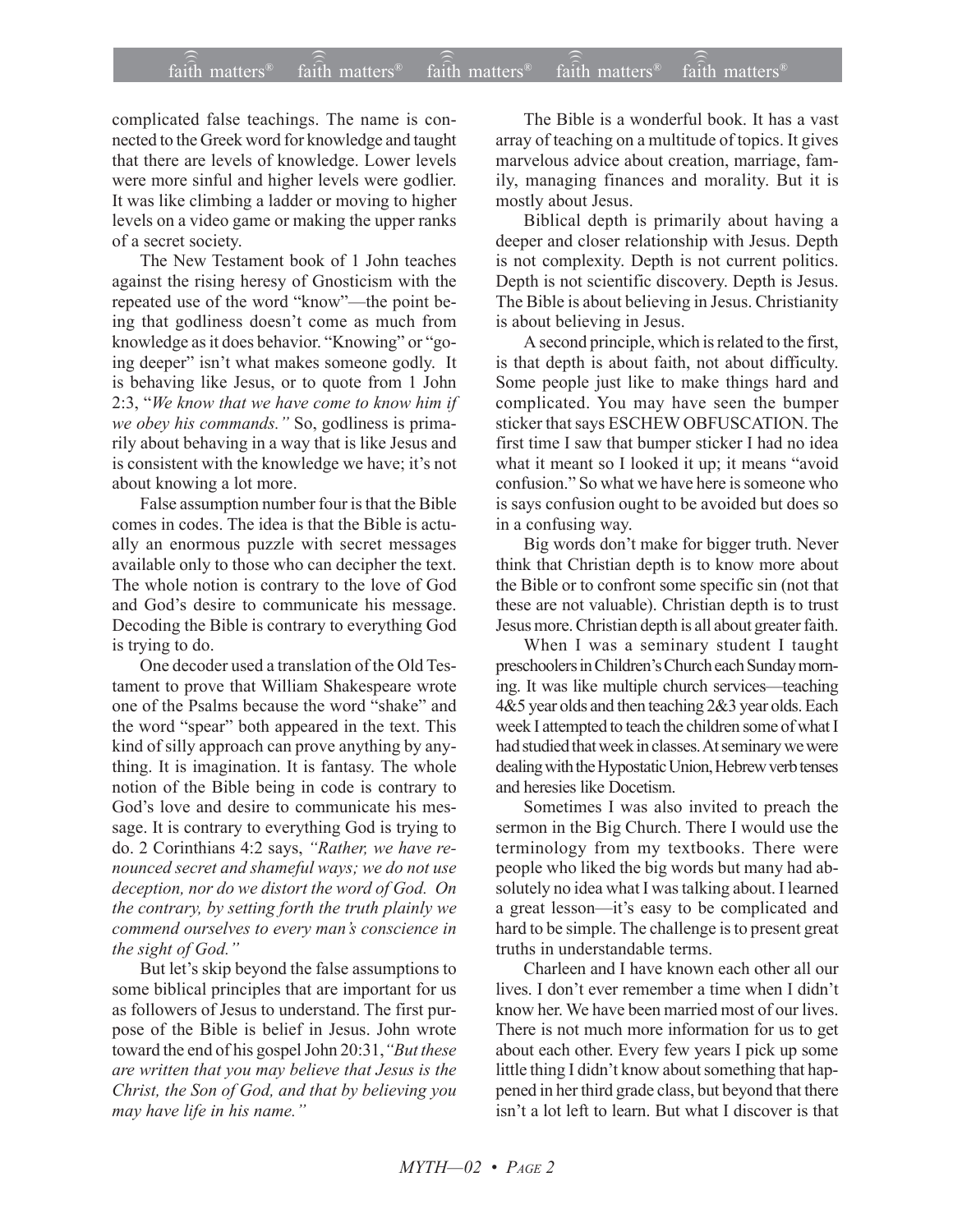## faith matters<sup>®</sup> faith matters<sup>®</sup> faith matters<sup>®</sup> faith matters<sup>®</sup> faith matters<sup>®</sup>

the longer we know each other and the longer we are married, the more I love her. So it is a depth of relationship, not an on-going increase in information.

That's what the Bible is calling us to. It's not that we learn every last detail but that the information that's there causes us to love God more.

Karl Barth was one of the leading European theologians of the 20<sup>th</sup> century and a prolific writer. I wrote a dissertation on his theology in graduate school. There is a story that Karl Barth was once

asked the most profound theological truth he had learned in his years of study. Barth thought for a moment and answered, "Jesus loves me, this I know, for the Bible tells me so."

Now, please don't

misunderstand. I am not suggesting a dumbingdown of spiritual truth. This is not anti-intellectualism. To the contrary, it is the realization that the great truths of God must never be obscured or withheld under the guise of complexity, big words or alleged spiritual depth. Depth is about believing more and more in Jesus Christ and the truth of God.

A third principle is that Bible truths equip for good works. The practical test of spiritual depth is doing good works. Spiritual depth is the on-going conversion of Bible truth into good lives. It is relatively simple to find out whether a Christian has gone deeper in the Christian life by looking at that person's behavior. 2 Timothy 3:16 says, "All scripture is God-breathed and is useful for teaching, rebuking, correcting and training in righteousness, so that the man of God may be thoroughly equipped for every good work."

The purpose every time we read or study the Bible is to change our behavior. Deep Christians are those who serve God and others well. It is not just that they have dipped into the well of God's truth but that they have taken the water to bless others.

There is a fourth interesting principle in 2 Timothy 4:1-5. It is a warning against having "itching ears." It is part of a letter St. Paul wrote to his colleague Timothy who was pastor of the church in Ephesus, which is in the modern country of Turkey. Paul told him to be diligent in teaching God's truth but to watch out for people who were more

We must diligently seek God's truth for our lives more than be driven by our own current itch or agenda.

interested in hearing what they wanted than in learning the sound teachings of Christian life and faith. "Itching ears" refers to those who want their outside ears satisfied but don't want God's truth to sink in. Paul told Timothy to stick it out against the itchy-ear people and keep teaching the good news of Jesus. Here's what he wrote:

In the presence of God and of Christ Jesus, who will judge the living and the dead, and in view of his appearing and his kingdom, I give you

> this charge: Preach the Word; be prepared in season and out of season; correct, rebuke and encourage-with great patience and careful instruction. For the time will come when men will not put up with sound doctrine. Instead, to suit their own desires, they will gather around

them a great number of teachers to say what their itching ears want to hear. They will turn their ears away from the truth and turn aside to myths. But you, keep your head in all situations, endure hardship, do the work of an evangelist, discharge all the duties of your ministry.

So what does this have to do with depth? It is a reminder that we must diligently seek God's truth for our lives more than be driven by our own current itch or agenda.

A fifth principle is different from the others but it needs to be included on the list. It is that some teachings in the New Testament are extremely difficult to understand. Let me point you to an interesting line in 2 Peter 3:15-16. Peter was one of the premier leaders of the first century Christian church and one of the closest friends of Jesus. He writes, "... our dear brother Paul's... letters contain some things that are hard to understand, which ignorant and unstable people distort, as they do the other Scriptures, to their own destruction."

This line from Peter is such an encouragement to me. Sometimes I read things in the Bible that were written by Paul or others and I just don't get it. It's hard for me to understand! Then I read that St. Peter himself couldn't understand it either and I breathe a sigh of relief. This is not a compliment that Peter is giving Paul. It's something of a criticism. He's saying that he's written in a way that is hard to understand